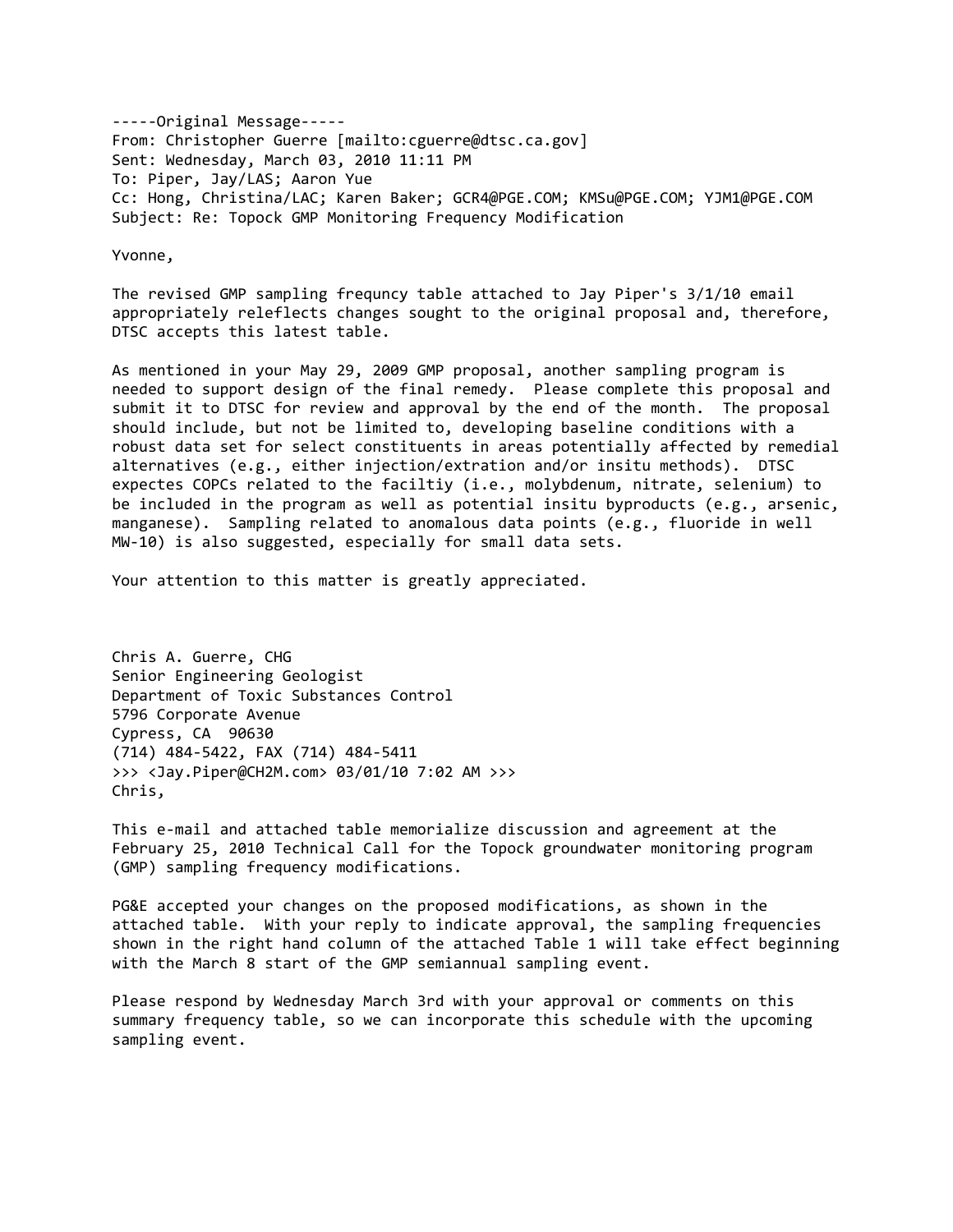There were also two, more general questions included with your notes on the sampling frequency proposal:

1) The idea of modifying the timing of the annual and biennial sampling events to coincide with water stage for the Colorado River, and

2) The idea of rapid results communication from quarterly and winter monthly events to facilitate agency review and discussion of follow‐up action potentially in lieu of a contingency well trigger.

PG&E will review these two questions and we can have additional discussion on an upcoming Technical call.

Thank you, Jay Piper Project Manager CH2M HILL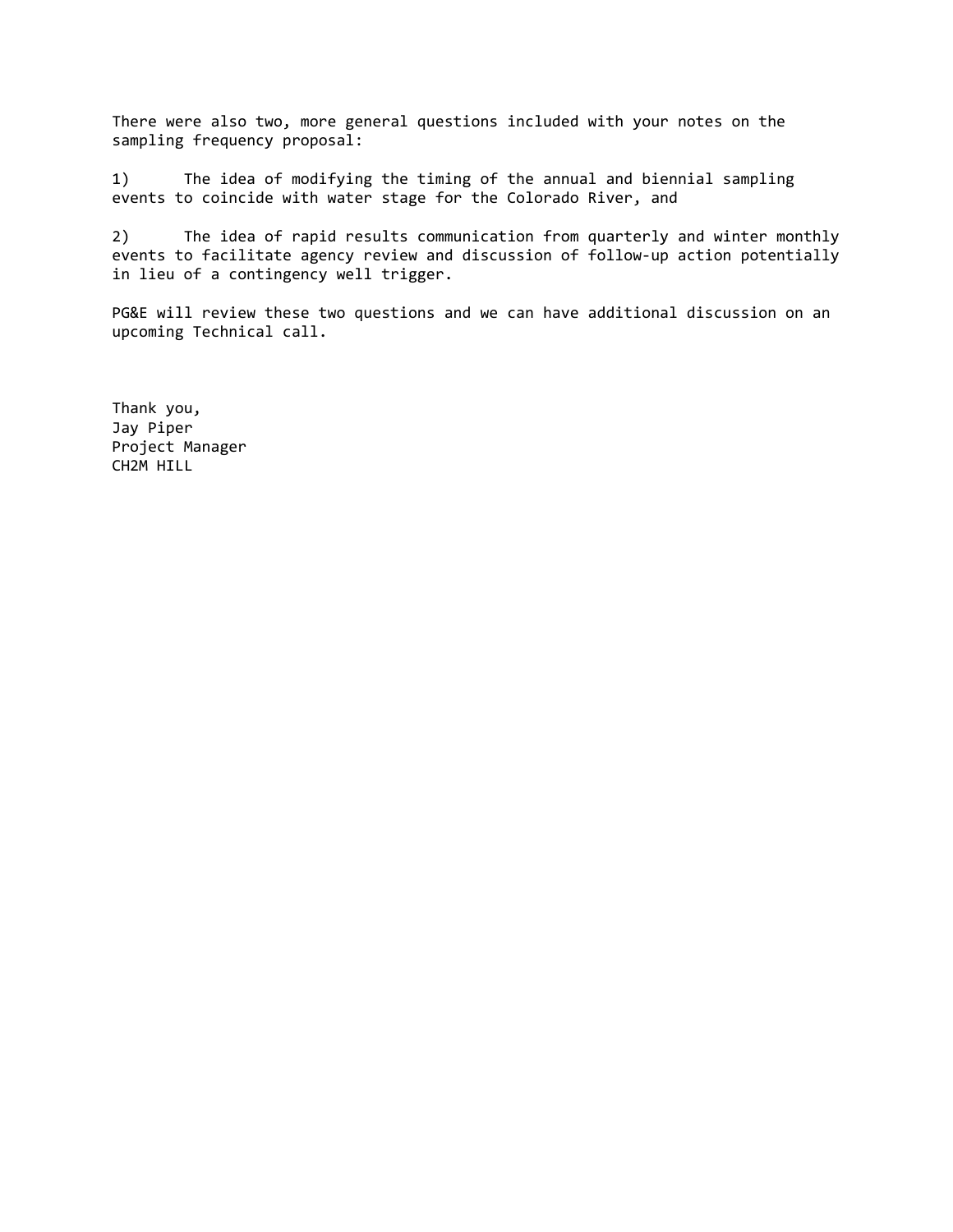## **TABLE 1Revisions to Groundwater Monitoring Program (GMP) -- February 25, 2010** PG&E Topock Groundwater Monitoring and IM Performance Monitoring Programs

|              | <b>Sitewide GMP</b>                            |                                |                      |                                                                |  |  |
|--------------|------------------------------------------------|--------------------------------|----------------------|----------------------------------------------------------------|--|--|
| Well ID $1$  | 2009 Sampling Frequency <sup>2</sup>           | Proposed Sampling<br>Frequency | <b>DTSC Response</b> | <b>New Sampling Frequency (effective</b><br><b>March 2010)</b> |  |  |
|              | <b>Wells in Floodplain and Adjoining Areas</b> |                                |                      |                                                                |  |  |
| <b>MW-12</b> | Q                                              | Α                              | Q                    | Q                                                              |  |  |
| <b>MW-19</b> | Α                                              | no change                      | <b>SA</b>            | SA                                                             |  |  |
| MW-20-070    | SA                                             | no change                      |                      | SA                                                             |  |  |
| MW-20-100    | SA                                             | no change                      |                      | <b>SA</b>                                                      |  |  |
| MW-20-130    | <b>SA</b>                                      | no change                      |                      | <b>SA</b>                                                      |  |  |
| <b>MW-21</b> | $\hbox{\tt Q}$                                 | no change                      |                      | Q                                                              |  |  |
| <b>MW-22</b> | <b>SA</b>                                      | Α                              | <b>SA</b>            | SA                                                             |  |  |
| <b>MW-23</b> | Q                                              | no change                      |                      | Q                                                              |  |  |
| <b>MW-25</b> | Α                                              | no change                      |                      | A                                                              |  |  |
| <b>MW-26</b> | SA                                             | Α                              | SA                   | SA                                                             |  |  |
| MW-27-020    | Α                                              | no change                      |                      | Α                                                              |  |  |
| MW-27-060    | Α                                              | no change                      |                      | Α                                                              |  |  |
| MW-27-085    | Q                                              | no change                      |                      | Q                                                              |  |  |
| MW-28-025    | Α                                              | no change                      | <b>SA</b>            | <b>SA</b>                                                      |  |  |
| MW-28-090    | Q                                              | no change                      |                      | Q                                                              |  |  |
| <b>MW-29</b> | A                                              | no change                      | SA                   | <b>SA</b>                                                      |  |  |
| MW-30-030    | 2Y                                             | no change                      |                      | 2Y                                                             |  |  |
| MW-31-060    | Α                                              | no change                      | <b>SA</b>            | <b>SA</b>                                                      |  |  |
| MW-31-135    | Α                                              | no change                      |                      | A                                                              |  |  |
| MW-32-020    | Α                                              | no change                      |                      | Α                                                              |  |  |
| MW-32-035    | Α                                              | no change                      | SA                   | SA                                                             |  |  |
| MW-33-040    | Q                                              | no change                      |                      | Q                                                              |  |  |
| MW-33-090    | $\hbox{\tt Q}$                                 | no change                      |                      | Q                                                              |  |  |
| MW-33-150    | $\hbox{\tt Q}$                                 | no change                      |                      | Q                                                              |  |  |
| MW-33-210    | $\mathsf Q$                                    | no change                      |                      | Q                                                              |  |  |
| MW-34-055    | A                                              | no change                      |                      | $A^3$                                                          |  |  |
| MW-34-080    | М                                              | Q                              | Q                    | Q                                                              |  |  |
| MW-34-100    | M                                              | $\mathsf Q$                    | Q                    | Q <sup>4</sup>                                                 |  |  |
| MW-35-060    | SA                                             | A                              | SA                   | <b>SA</b>                                                      |  |  |
| MW-35-135    | Α                                              | no change                      | SA                   | SA                                                             |  |  |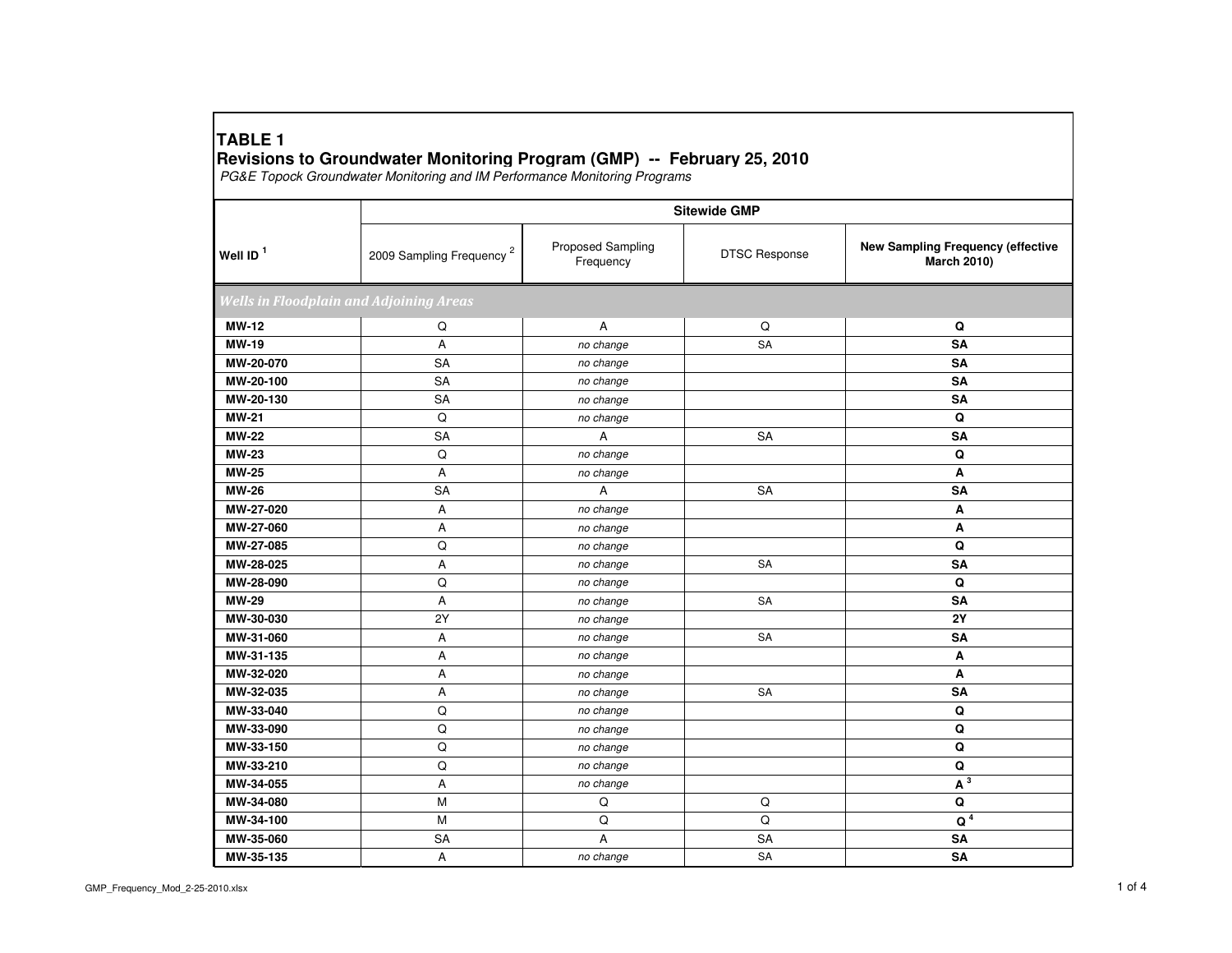## **TABLE 1Revisions to Groundwater Monitoring Program (GMP) -- February 25, 2010** PG&E Topock Groundwater Monitoring and IM Performance Monitoring Programs

|                      | <b>Sitewide GMP</b>                  |                                |                      |                                                         |  |
|----------------------|--------------------------------------|--------------------------------|----------------------|---------------------------------------------------------|--|
| Well ID <sup>1</sup> | 2009 Sampling Frequency <sup>2</sup> | Proposed Sampling<br>Frequency | <b>DTSC Response</b> | New Sampling Frequency (effective<br><b>March 2010)</b> |  |
| MW-36-020            | Α                                    | no change                      |                      | Α                                                       |  |
| MW-36-040            | Α                                    | no change                      |                      | А                                                       |  |
| MW-36-050            | A                                    | no change                      |                      | A                                                       |  |
| MW-36-070            | A                                    | no change                      |                      | Α                                                       |  |
| MW-36-090            | SA                                   | no change                      |                      | SA                                                      |  |
| MW-36-100            | SA                                   | no change                      |                      | SA                                                      |  |
| MW-39-040            | 2Y                                   | no change                      |                      | <b>2Y</b>                                               |  |
| MW-39-050            | A                                    | no change                      |                      | Α                                                       |  |
| MW-39-060            | Α                                    | no change                      |                      | Α                                                       |  |
| MW-39-070            | Α                                    | no change                      |                      | А                                                       |  |
| MW-39-080            | SA                                   | Α                              |                      | Α                                                       |  |
| MW-39-100            | <b>SA</b>                            | A                              |                      | A                                                       |  |
| MW-42-030            | 2Y                                   | no change                      |                      | <b>2Y</b>                                               |  |
| MW-42-055            | Q                                    | no change                      |                      | Q                                                       |  |
| MW-42-065            | $\hbox{\tt Q}$                       | no change                      |                      | Q                                                       |  |
| MW-43-025            | Α                                    | no change                      |                      | A                                                       |  |
| MW-43-075            | Α                                    | no change                      |                      | A                                                       |  |
| MW-43-090            | Α                                    | no change                      |                      | A                                                       |  |
| MW-44-070            | $\mathsf Q$                          | <b>SA</b>                      |                      | <b>SA</b>                                               |  |
| MW-44-115            | M                                    | Q                              |                      | Q                                                       |  |
| MW-44-125            | M                                    | $\mathsf Q$                    |                      | $\mathbf Q$                                             |  |
| MW-46-175            | M                                    | $\mathsf Q$                    | $\mathsf Q$          | Q <sup>4</sup>                                          |  |
| MW-46-205            | $\mathsf Q$                          | SA                             |                      | SA                                                      |  |
| MW-47-055            | Q                                    | <b>SA</b>                      |                      | <b>SA</b>                                               |  |
| MW-47-115            | Q                                    | SA                             |                      | SA                                                      |  |
| <b>MW-48</b>         | Q                                    | А                              | $\mathsf Q$          | Q                                                       |  |
| MW-49-135            | <b>SA</b>                            | Α                              |                      | A                                                       |  |
| MW-49-275            | <b>SA</b>                            | Α                              |                      | A                                                       |  |
| MW-49-365            | <b>SA</b>                            | А                              |                      | Α                                                       |  |
| MW-50-095            | Q                                    | А                              | <b>SA</b>            | <b>SA</b>                                               |  |
| MW-50-200            | $\mathsf Q$                          | A                              | Q                    | Q                                                       |  |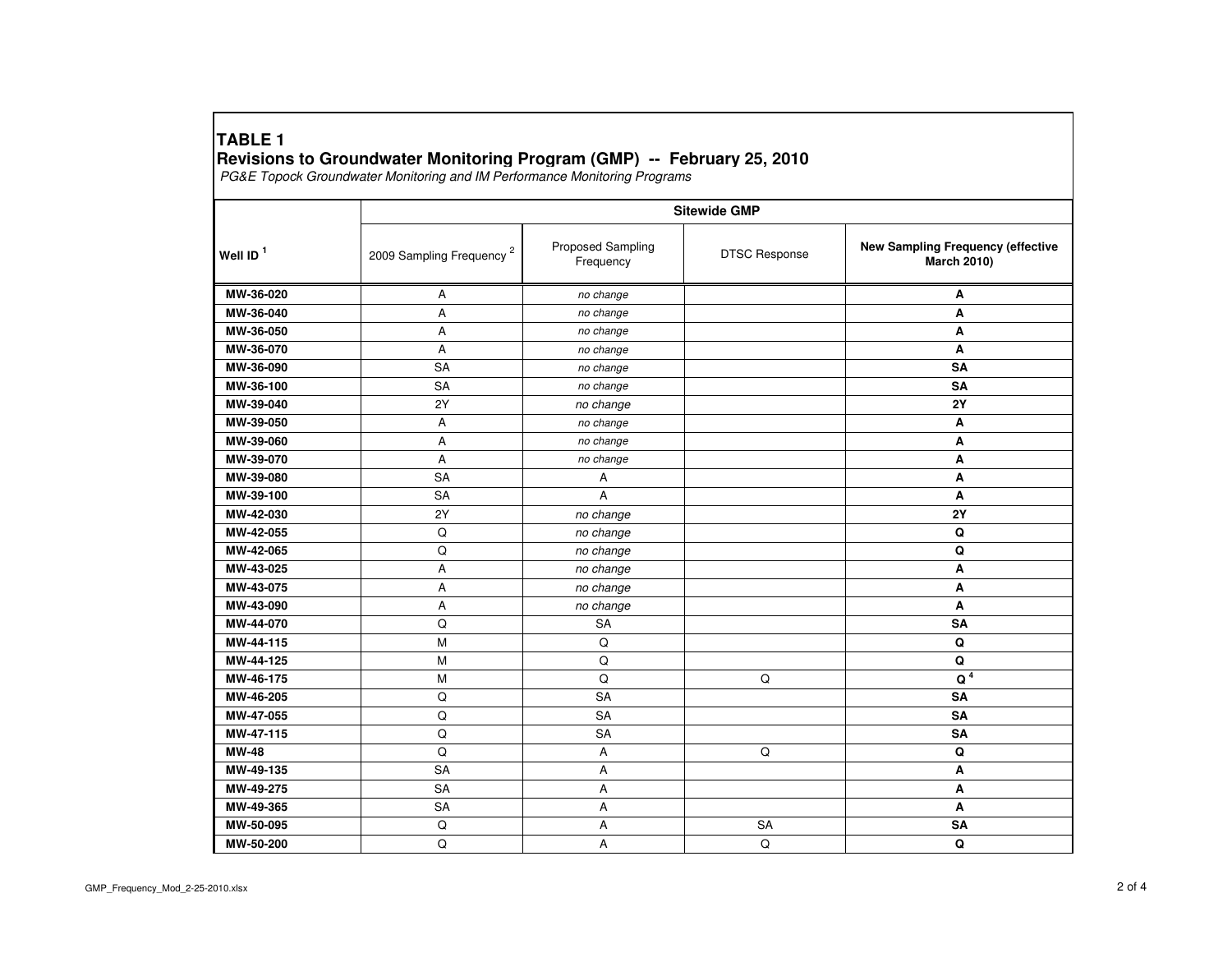## **TABLE 1Revisions to Groundwater Monitoring Program (GMP) -- February 25, 2010** PG&E Topock Groundwater Monitoring and IM Performance Monitoring Programs

|                                            | <b>Sitewide GMP</b>                  |                                |                      |                                                         |  |
|--------------------------------------------|--------------------------------------|--------------------------------|----------------------|---------------------------------------------------------|--|
| Well ID <sup>1</sup>                       | 2009 Sampling Frequency <sup>2</sup> | Proposed Sampling<br>Frequency | <b>DTSC Response</b> | New Sampling Frequency (effective<br><b>March 2010)</b> |  |
| <b>MW-51</b>                               | Q                                    | Α                              | SA                   | <b>SA</b>                                               |  |
| <b>MW-52M</b>                              | Q                                    | SA                             |                      | SA                                                      |  |
| <b>MW-52D</b>                              | Q                                    | SA                             |                      | SA                                                      |  |
| <b>MW-52S</b>                              | Q                                    | <b>SA</b>                      |                      | <b>SA</b>                                               |  |
| <b>MW-53M</b>                              | Q                                    | <b>SA</b>                      |                      | SA                                                      |  |
| <b>MW-53D</b>                              | Q                                    | <b>SA</b>                      |                      | <b>SA</b>                                               |  |
| <b>PE-01</b>                               | M                                    | no change                      |                      | M                                                       |  |
| <b>TW-02S</b>                              | А                                    | no change                      |                      | Α                                                       |  |
| <b>TW-02D</b>                              | A                                    | no change                      |                      | A                                                       |  |
| <b>TW-03D</b>                              | M                                    | no change                      |                      | M                                                       |  |
| <b>TW-04</b>                               | Q                                    | Α                              |                      | Α                                                       |  |
| <b>TW-05</b>                               | A                                    | 2Y                             |                      | <b>2Y</b>                                               |  |
| <b>Wells in Uplands and Interior Areas</b> |                                      |                                |                      |                                                         |  |
| <b>MW-09</b>                               | A                                    | no change                      |                      | Α                                                       |  |
| <b>MW-10</b>                               | SA                                   | no change                      |                      | SA                                                      |  |
| <b>MW-11</b>                               | Α                                    | no change                      |                      | Α                                                       |  |
| <b>MW-13</b>                               | Α                                    | no change                      |                      | Α                                                       |  |
| <b>MW-14</b>                               | Α                                    | no change                      |                      | A                                                       |  |
| <b>MW-15</b>                               | 2Y                                   | no change                      |                      | <b>2Y</b>                                               |  |
| <b>MW-16</b>                               | 2Y                                   | no change                      |                      | <b>2Y</b>                                               |  |
| <b>MW-17</b>                               | 2Y                                   | no change                      |                      | <b>2Y</b>                                               |  |
| <b>MW-18</b>                               | <b>SA</b>                            | Α                              |                      | A                                                       |  |
| <b>MW-24A</b>                              | <b>SA</b>                            | Α                              | SA                   | SA                                                      |  |
| <b>MW-24B</b>                              | SA                                   | А                              | SA                   | SA                                                      |  |
| <b>MW-24BR</b>                             | Q                                    | А                              | $\mathsf Q$          | Q                                                       |  |
| <b>MW-37D</b>                              | А                                    | no change                      |                      | A                                                       |  |
| <b>MW-37S</b>                              | А                                    | no change                      |                      | A                                                       |  |
| <b>MW-38D</b>                              | Α                                    | no change                      |                      | Α                                                       |  |
| <b>MW-38S</b>                              | Α                                    | no change                      |                      | Α                                                       |  |
| <b>MW-40D</b>                              | SA                                   | Α                              |                      | Α                                                       |  |